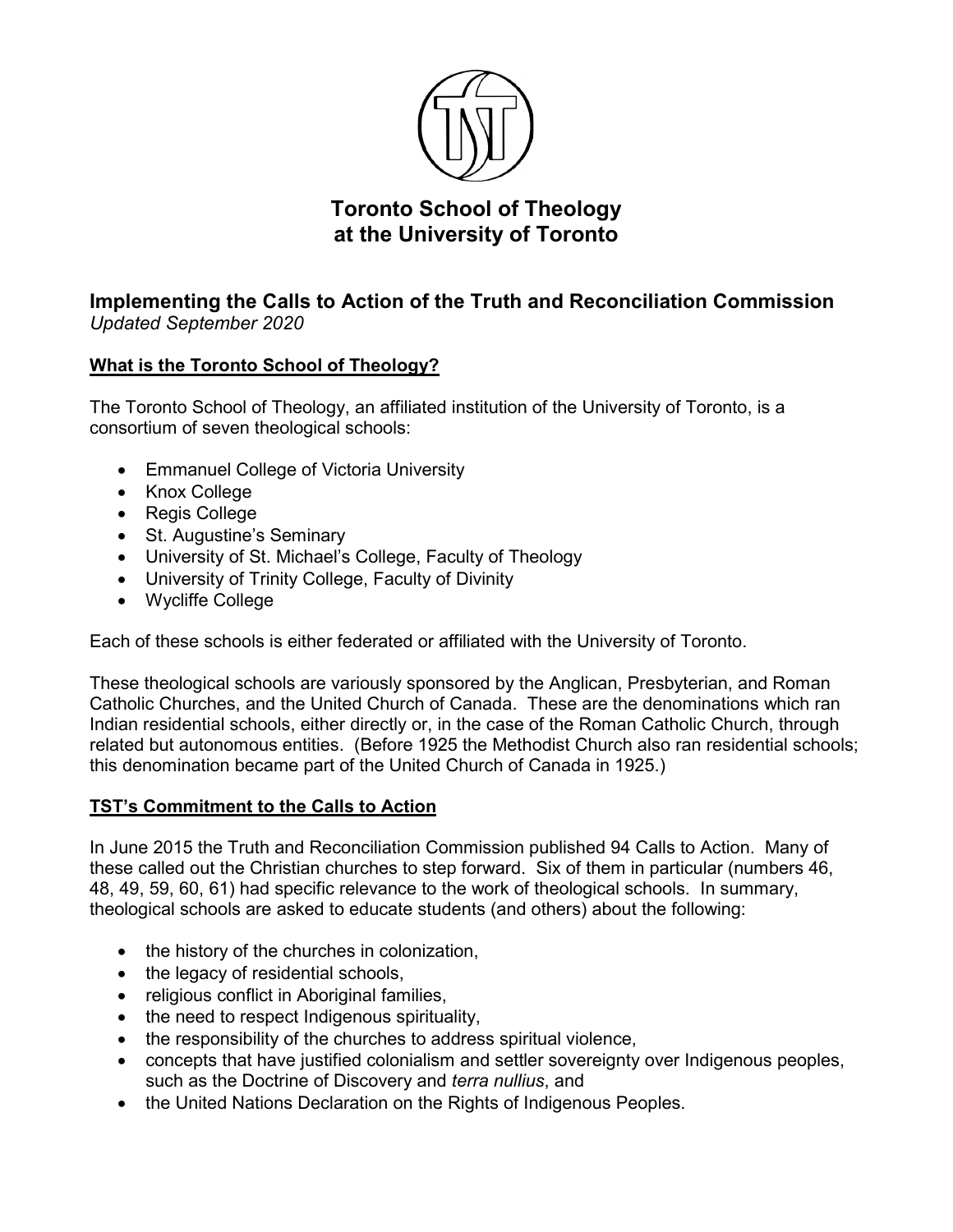In addition, the Calls to Action include more general recommendations for improving the full access of Indigenous persons to educational opportunities and positions of educational responsibility.

As leaders, faculty, staff, and students at the Toronto School of Theology, we are strongly, and many of us are passionately, committed to these Calls to Action. Our Christian traditions call us to repentance, which is understood not simply as contrition for past wrongs, although repentance certainly includes that, but also confession, a conversion of heart, and a resolution to do what is right and holy. We understand the Calls to Action as inviting settler and newcomer Christians to repentance in this inclusive sense of the term.

In June 2012 the heads of TST's seven member colleges mandated the then TST Director, Alan L. Hayes, to express our contrition, confession, and right intention at a gathering of Indigenous peoples in Toronto called "The Meeting Place," in the presence of the members of the Truth and Reconciliation Commission, which co-sponsored the event. The apology which Director Hayes delivered is reproduced as an Appendix below. (This statement was referenced in the Executive Summary of the TRC's Final Report.) Along with the apology, the Director presented a journal with blank pages in token of our commitment to listen better, and to help write a better future.

We're profoundly grateful that the Calls to Action have significantly focused our commitments in areas of Indigenous justice and the appreciation of Indigenous ways of knowing, and have helped us identify important goals to achieve.

#### **The Denominational Context**

Although some individual voices from within the churches were challenging the principles and practices of the Indian residential schools virtually from their beginning, it was not until the 1960s that denominational sponsors began systematically to withdraw from them as a matter of policy. And it was not until the 1990s, with the Royal Commission on Aboriginal Peoples and other initiatives, that large numbers of newcomer and settler Canadians began to realize the profound and terrible damage that the schools had done to cultures and individuals, and their continuing legacy of social, family, and individual dysfunction. The moderator of the United Church of Canada offered an apology in 1986; the primate of the Anglican Church of Canada followed in 1993; the moderator of the Presbyterian Church in Canada, with others, presented a "confession" in 1994; and the Jesuits of English Canada offered a "Statement of Reconciliation" in 2013.

The situation of the Roman Catholic Church is complicated, since it has no single Canadian organizational centre that can apologize on behalf of the dozens of autonomous entities that were involves in administering Indian residential schools. Accordingly, the Calls to Action ask the Pope to apologize on behalf of the Church at large. In 2009 Pope Benedict XVI expressed sorrow, but not apology, for the "deplorable" treatment suffered by residential school survivors. In March 2018 the Canadian Conference of Catholic Bishops announced that Pope Francis would not be responding to the request for an apology. To many, this announcement was — to put it mildly disappointing.

The "doctrine of discovery," understood to be the justification claimed by Europeans to colonize lands in the new world as if they were unoccupied ("terra nullius"), has been formally repudiated by three of our denominations. The General Synod of the Anglican Church of Canada resolved in 2010 to "repudiate and renounce the Doctrine of Discovery as fundamentally opposed to the gospel of Jesus Christ and our understanding of the inherent rights that individuals and peoples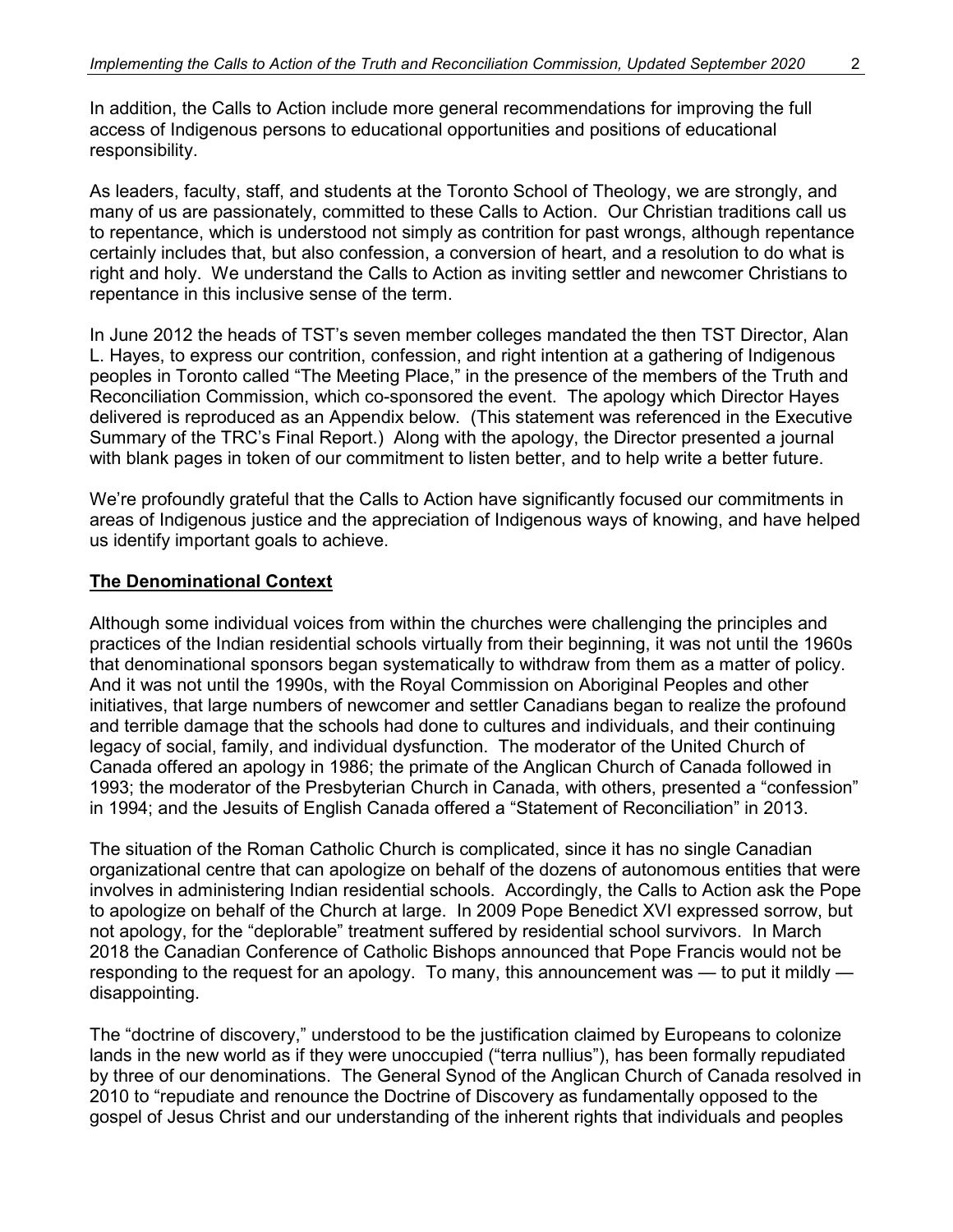have received from God." General Council of the United Church of Canada passed a similar declaration in 2012, stating that it "joins the World Council of Churches in denouncing the Doctrine of Discovery as fundamentally opposed to the gospel of Jesus Christ and as a violation of the inherent human rights that all individuals and peoples have received from God." In March 2016, the president of the Canadian Conference of Catholic Bishops, and others, published a statement including the following: "We reject the assertion that the principle of the first taker or discoverer, often described today by the terms Doctrine of Discovery and *terra nullius*, could be applied to lands already inhabited by Indigenous Peoples," and "We reject the assertion that Europeans could determine whether land was used or occupied by Indigenous people without consulting those people."

On June 2, 2015, following the TRC's publication of the Calls to Action, a joint statement was published by the Anglican Church of Canada, the Presbyterian Church in Canada, the Roman Catholic Entities Parties to the Settlement Agreement, the United Church of Canada, and the Jesuits of English Canada. They welcomed the Calls to Action, committed themselves to respect Indigenous spiritual traditions, expressed enthusiastic support for the call to teach about the painful legacy of residential schools and the negative impact of such teachings as the Doctrine of Discovery, and promised to share in the work of healing and reconciliation.

#### **Christianity and Indigenous Peoples**

According to the 2001 census, 1,359.010 Canadians self-identified as Aboriginal, of whom 42% identified as Roman Catholic, 22% as some form of Protestant, 28% as religiously "none", and 2% as following Aboriginal spirituality. There are numerous issues with the data, including the fact that not all reserves participated in the census, some reserves reported data quality issues, and the census offered only one choice of religion (e.g., a respondent couldn't choose both "Protestant" and "Aboriginal spirituality"). Nevertheless, it's clear that the churches play a significant role in many Indigenous communities, and Indigenous persons figure prominently as clergy, bishops (or comparable leaders), catechists, lay pastors, and teachers in all our sponsoring denominations. The fact that churches today are operated for and by both settler and Indigenous Christians helps explain why the role of the churches is so prominent in the "Calls to Action".

Recent academic studies by settler and Indigenous scholars, in Canada and elsewhere, have demonstrated the extreme complexity of the process by which Indigenous persons in different times and places began to identify as Christian. Indeed, the very concept of "identifying as Christian" is problematic. While Christianity was almost always presented to them as part of the package of colonization, many Indigenous persons adapted and subverted the version of Christianity proposed by missionaries in ways that were usually hidden from the missionaries themselves. This process of inculturation and indigenization helps explain the persistence of Christianity among peoples who were so often disdained, betrayed, damaged, culturally violated, and indeed killed by European Christians. It also helps explain that patterns of Christianity among Indigenous peoples are often different from those familiar to settler Christians. These are themes relevant to the process of reconciliation, and appropriate for research and conversations among Indigenous and settler scholars, elders, knowledge-keepers, and others.

As our theological schools promote research and teaching that challenge received generalizations and stereotypes, promote fuller participation by Indigenous teachers and students, and conscientize newcomer students, they will play an important role in healing and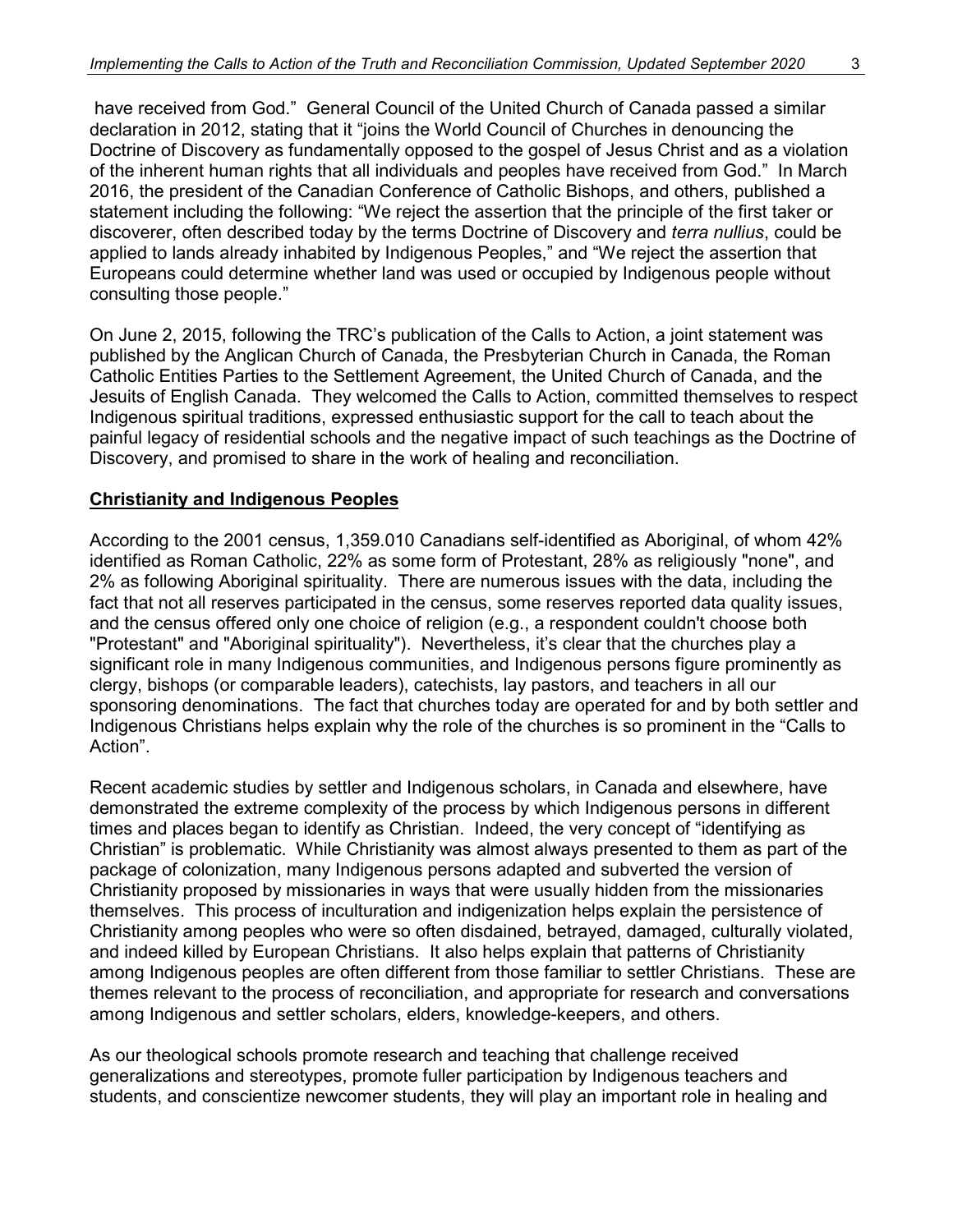reconciliation. We believe that they can play an important role in helping the churches, and the country, move towards a place of greater sympathy, understanding, and justice.

#### **Limitations of this Submission**

This submission has been developed from surveys, conversations, and reports that were available or could be gathered for this purpose. It should be seen as a work in progress. TST has many moving parts that are not always in touch with one another; and in our efforts to gather data, response rates, though vigorous, were not perfect. Also, it has not been possible to doublecheck all facts and interpretations.

#### **TST Courses**

Since the Calls to Action were published, a rapidly increasing number of courses include considerations of issues of Indigenous history, justice, and spirituality. A few courses have been offered that focus entirely on these themes. The following is a summary list of representative examples.

TST courses are sponsored by member colleges and taught by instructors appointed by member colleges (although they are approved by a TST-wide committee according to agreed quality measures with University of Toronto standards). Accordingly, the following summary is organized by college. It should be noted, however, that courses offered in any TST college are open on an equal basis to students in all other TST colleges.

#### **Collaborative course at the Toronto School of Theology**

• The course TSH5010HF "Research and Scholarship," which is required of all entering PhD students (typically a cohort of 25 to 30 students), includes a unit on Indigenous knowledge and research method. An Indigenous scholar is invited to help lead the discussion.

#### **Courses at Emmanuel College**

- Indigenous Relationships-Exploring Faith, Church and Family (EMT3664), taught by a Mohawk faculty member; Indigenous authors, guest speakers and trips into community are included in the course. Formerly known as Engaging Aboriginal Theologies.
- Introduction to the Old Testament (EMB 1003) seeks to introduce pre-European Enlightenment early Jewish hermeneutics to the interpretation of the Bible, along with discussion of the legacy of toxic interpretations of the Israelite "Conquest" narrative in the book of Joshua.
- Christian Ethics in Context (EMT2902), inclusion of Indigenous /First Nations authors and concerns in ethical discussions.
- Ethics, Colonization, and Care of the Planet (EMT3950/6950), Inclusion of Indigenous/First Nations authors, concerns, and approaches to care of the planet.
- Prof. Néstor Medina also intends to propose two courses this year. The first one is tentatively titled, Decolonial Ethics and Theology, and the second one is tentatively titled, Justice, Truth-Telling and Reconciliation (the second course proposal is in part in response to the TRC Canada Call to Action # 49 & 60).
- Indigenous Relationships-Exploring Faith, Church and Family (EMT3664), taught by a Mohawk faculty member; Indigenous authors, guest speakers and trips into community are included in the course. Formerly known as Engaging Aboriginal Theologies.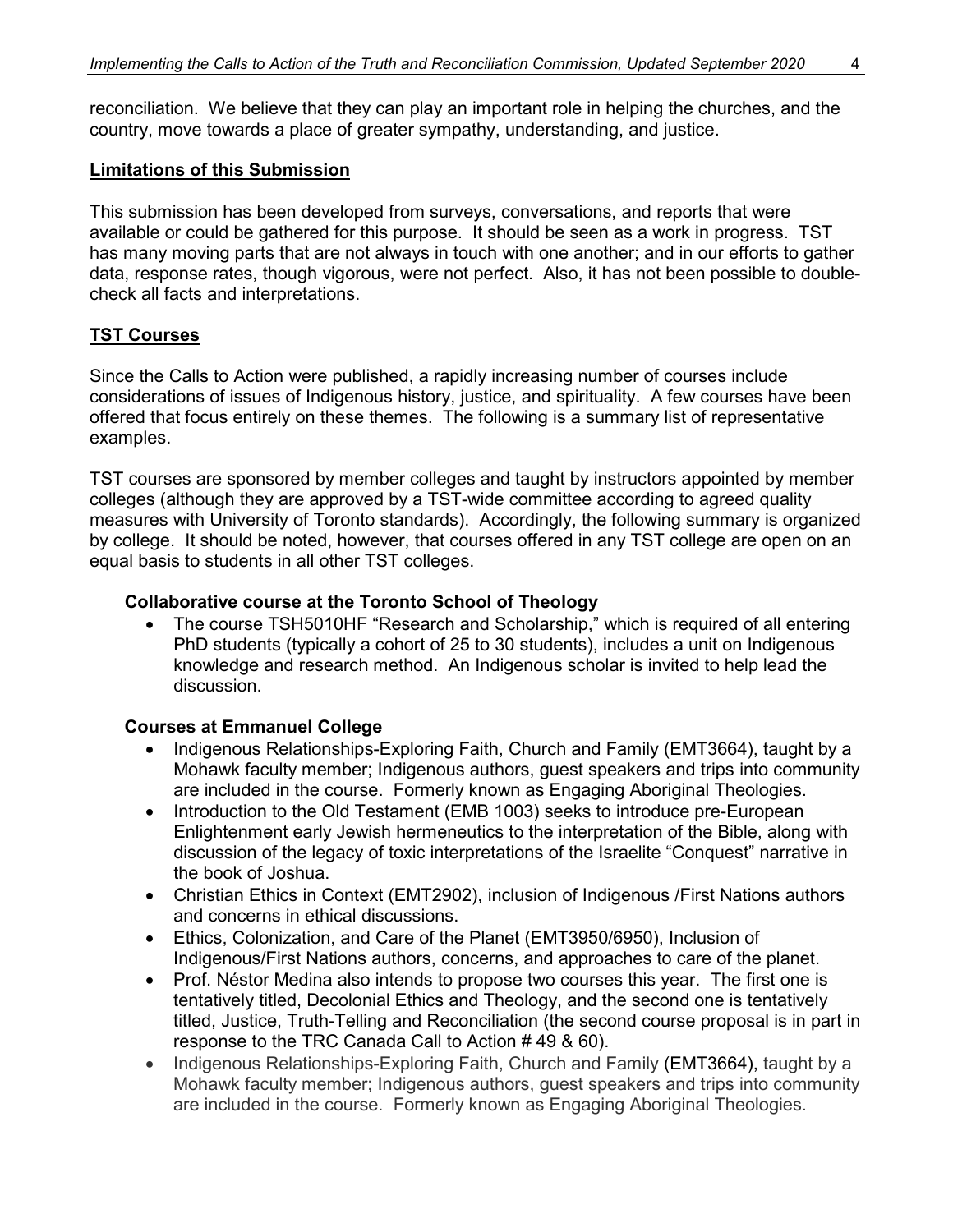- Context and Ministry (EMP1601), taught by Natalie Wigg-Stevenson. The second half of the course focuses on Indigenous-Settler relations in Canada. The students engage with readings by Indigenous scholars and by Settlers seeking to decolonize their own relationship with the land and with Indigenous people(s). We do the Blanket Exercise and take a field trip to the Woodland Cultural Institute / former Mohawk Institute (residential school). The whole course is taught with decolonial pedagogies to encourage patterns of relating and learning and sharing/creating knowledge that are more reflective of (without appropriating) Indigenous epistemologies.
- Multireligious Theological Education and Leadership (EMP 1621), Michelle Voss Roberts and Pamela McCarroll, Fall 2020. Indigenous faculty member, Jonathan Hamilton-Diabo; reading and lecture on Indigenous spiritual practices; readings and audio – Thomas King, "The Truth About Stories: A Native Narrative"; The United Nations Declaration of the Rights of Indigenous People; Medina and Whitla, "An(Other) Canada is Possible"
- Worship I: Foundations of Christian Public Worship (EMP 1101HS), William S. Kervin, Winter 2020. Guest lecturer on Indigenous funeral practices: Indigenous faculty member, Jonathan Hamilton-Diabo.
- Introduction to Homiletics (EMP 1301), HyeRan Kim-Cragg, Winter 2020. Watching famous preachers class session included an Indigenous preacher, Rev. Stan McKay, the Cree elder and former moderator of the United Church of Canada.
- Liturgical Theology (EMP 5120HS), William S. Kervin, Winter 2020. Guest lecturers on decolonial theology, liturgy and worship: Becca Whitla, Ary Fernández-Albán, readings on decolonial theology and liturgy.
- Introduction to Psychotherapy and Spiritual Care (EMP 1741HS), Pamela Couture, Fall 2019 and 2020. Richard Wagamese, *Keeper N' Me*, Vancouver: Douglas and MacIntyre, 2008; Denborough, David. *Collective Narrative Practice: Responding to Individuals, Groups, and Communities Who Have Experienced Trauma.* Adelaide, Aust.: Dulwich Centre Publications, 2008. Includes projects developed with indigenous peoples.
- Narrative Therapy (EMP 3561HS), Pamela Couture, Winter 2020. Richard Wagamese, *One Native Life*, Toronto: Anchor Canada, 2006; "Narratives in a Suitcase" practice by Ncazelo Nucbe-Mlilo is a Zimbabwean psychologist and narrative therapist living and workingin South Africa.
- Anti-Racism, Education and Community Engagement (EMP 3353/6353) Winter 2021. Readings on Indigenous knowledge and practices; readings on Canada as settler colonial state.
- Songs of the Church (EMP 2861), Lim Swee Hong, Fall 2019. Guest lecture by Jonathan Maracle, First Nations (Mohawk) Christian singer-songwriter presenting on "First Nations Contemporary Praise & Worship practice."
- Songs of the Church (EMP 2861), Lim Swee Hong, Winter 2019. Bishop Mark MacDonald, National Indigenous Anglican Bishop of the Anglican Church in Canada presenting the "History of First Nations hymnody."
- Suffering and Hope (EMP3560), Pamela McCarroll. Jonathan Hamilton Diabo is a guest speaker on the theme "indigenous voices on suffering and hope"; group projects focused on themes of trauma and resilience/suffering and hope often focus on indigenous stories, films and the arts; final research papers include an option to focus on indigenous themes, the TRC Calls to action and stories of trauma and resilience
- Introduction to Christian Theology (EMT 1101), Tom Reynolds, Winter 2020. Readings on Indigenous knowledge and practices.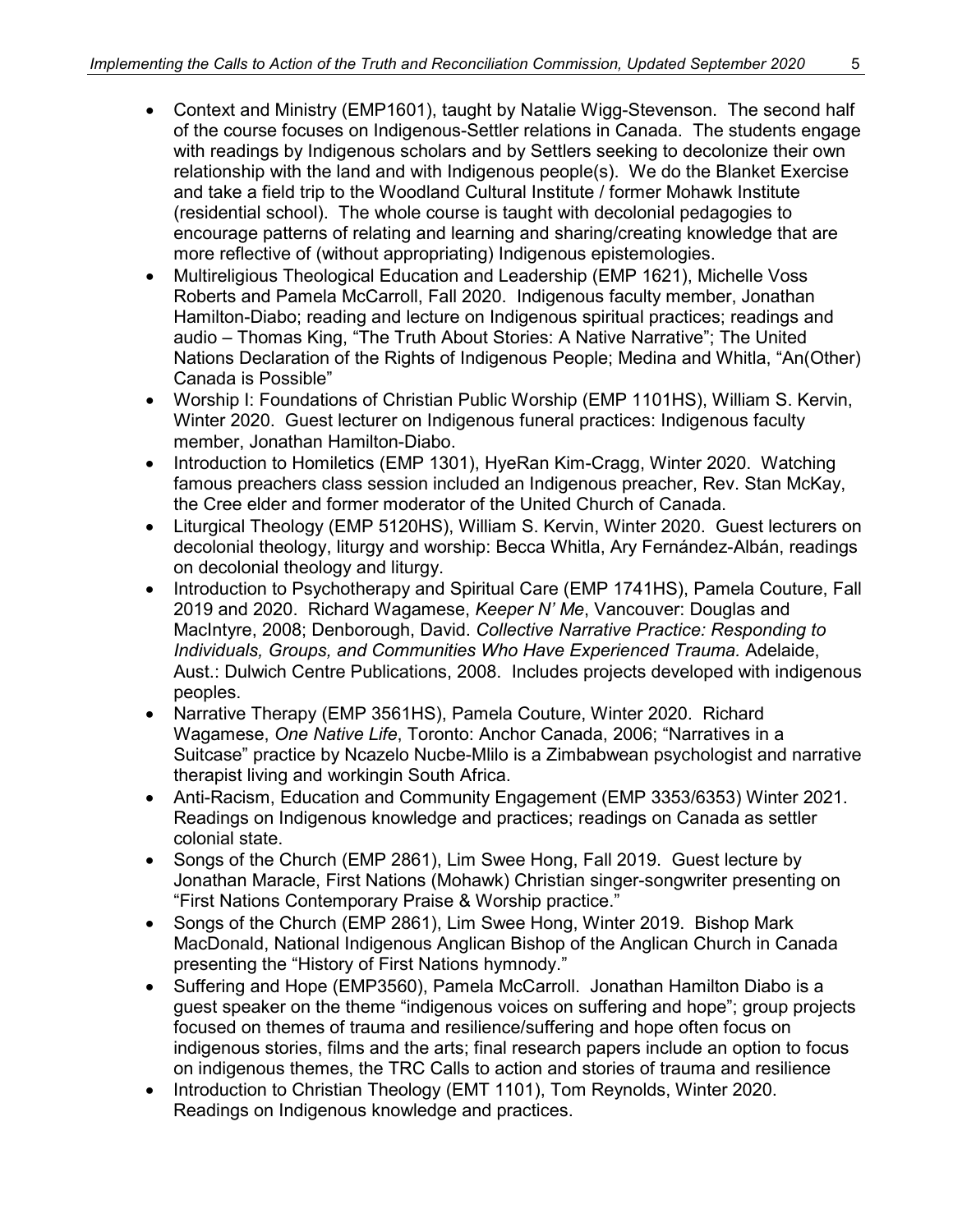- Theology, Violence and Peace (EMT 3762 / 6762), Tom Reynolds, Fall 2019. Readings on Indigenous knowledge and practices.
- Mission and Religious Pluralism (EMT 3451/6451), Tom Reynolds, Fall 2018. Readings on Indigenous knowledge and practices.
- History of Christianity II (EMH 1010), Matthew W. Dougherty, Winter 2021. This revised version of History of Christianity uses the creation and extension of European empires in the western hemisphere as a lens to understand both continuities and change over time among Christian groups between 1500 and the present. It proceeds through ten cases studies, three of which center primary literature produced by Indigenous people. One unit explicitly focuses on the stakes of historical interpretation for contemporary Indigenous communities by discussing the re-creation of an eighteenth-century Moravian hymn in the Mohican language by a team of Indigenous and settler scholars working with members of the Stockbridge-Munsee Nation.

## **Courses at Knox College**

- Courses in Presbyterian Church history, mission, and pastoral integration include themes relating to Indigenous peoples.
- A course in "practices of ministry" includes "the blanket exercise". It also includes resources for respecting Indigenous spiritual practices, and honouring them in worship.
- A course in "approaches to teaching" includes considerations of sensitivity to Aboriginal contexts.
- An advanced course in preaching attends to Aboriginal cultural realities in units on "the ecology of preaching". The instructor did her doctoral thesis on post-colonial approaches to preaching.

# **Regis College**

- A required foundational course in theology (RGT1101) includes readings on Indigenous spirituality with lectures and discussion.
- A course in "Social Faith, Eco-Justice, and Beauty" includes themes involving religion and Indigenous peoples after a colonial age.
- A course in Ignatian mysticism (RGT5920H) has included several sessions of relevance, including "cultural diversity and Indigenous peoples", "Canada and Indigenous peoples," and "Treaties, land, and economic subsistence", among others.
- A new course, "Integrative Approaches to Trauma in Psychotherapy and Spiritual Care" (RGP 6535H), includes discussion of intergenerational trauma connected with experiences of residential schools.

# **Courses at St. Augustine's Seminary**

- A course in the history of Canadian Catholic Christianity (SAH2427H) includes several relevant topics, including Huronia as a centre for mutual cultural understanding, Indigenous Christian spirituality, Oblates and Indigenous peoples in Western Canada, and Aboriginal people and the church of the future.
- The course "Introduction to Moral Philosophy" has now introduced a unit on issues of justice for Indigenous peoples in Canada.
- A course in religious education and globalization (SAP3420H) invites students to elect research on the intersection of religious education and Indigenous cultures.
- A practicum in religious education has included the statements "The 'Doctrine of Discovery' and *Terra Nullius:* A Catholic Response", and an interview with the Canadian Catholic bishop who chairs the committee responding to the Calls to Action.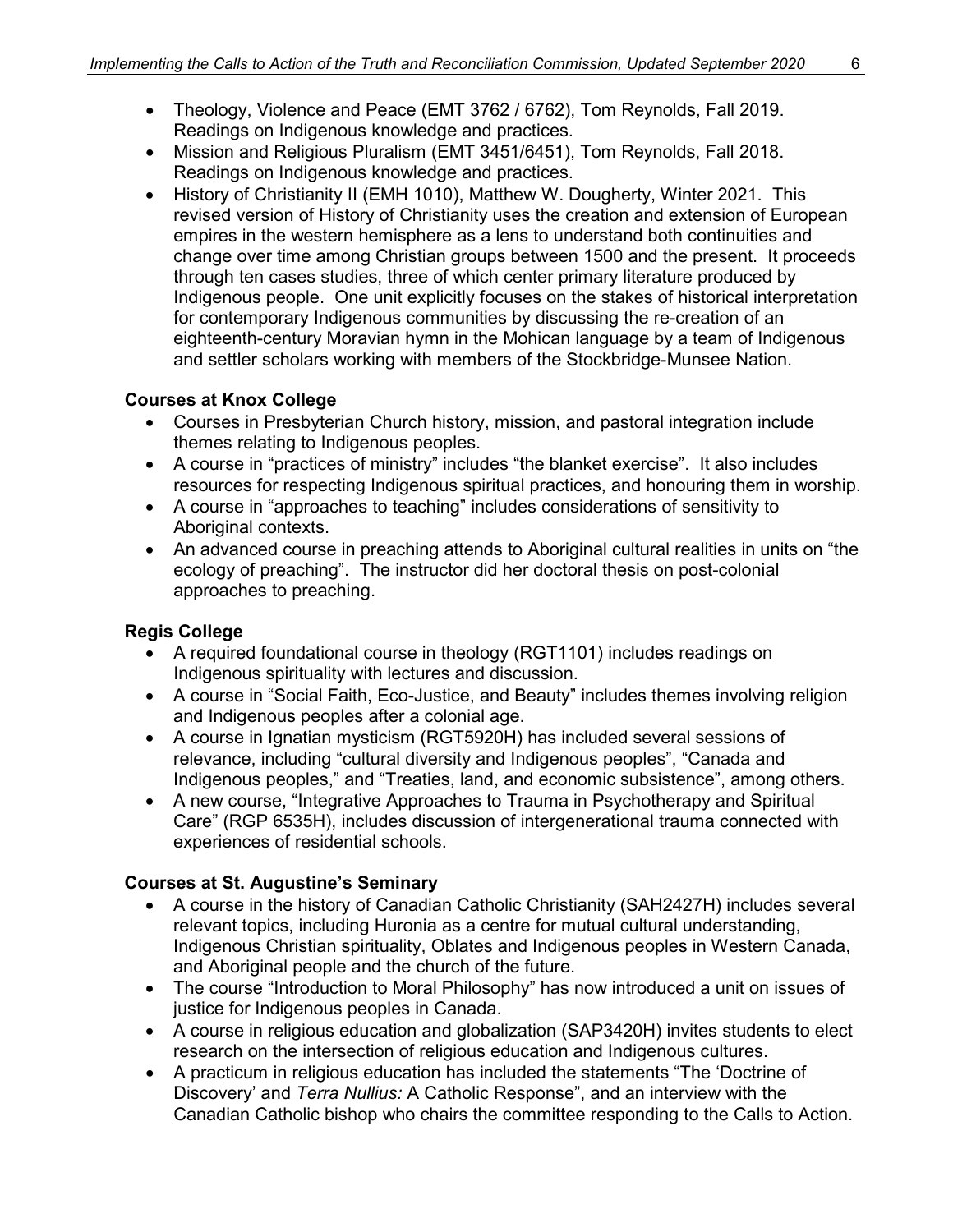- A course in the church history of the early modern era (SAH2251H) addresses the nature and consequences of the first contact of Europeans and Indigenous peoples in the so-called age of discovery.
- A course in the church history of the modern era (SAH2424H) looks at the relations between the Jesuits and the Wendat people of Ontario in the seventeenth century, leading to a discussion of lessons from history in application to issues of reconciliation today.
- Some "Immersion" pastoral experiences for seminarians take place at shelters like the Good Shepherd Centre on Queen Street East in Toronto, or at retreat placements such as the Guesthouse in Midland, Ontario, where many clients are Indigenous.

# **Courses at Trinity College, Faculty of Divinity**

- Content has been added to the course "Anglican History and Theology" providing extended attention to the history of First Nations peoples and the Church.
- A history course on "Anglicans in Canada" includes material relating to Indigenous peoples.
- A new course is being introduced in the coming year on "Justice and Reconciliation"; a third of the content focuses on matters relating to the work of the TRC.

## **Courses at the University of St. Michael's College, Faculty of Theology**

- A Journey Through History: The Jesuit Missions in Early Modern Canada (SMH 2801HS) - taught each summer. Bound to Canada's early modern history are the apostolic labours of the Jesuit missionaries who ministered to both a vast number of First Nations peoples and a fledgling community or French settlers. Their efforts, chronicled in the Jesuit Relations, will come to life in this intensive five-day course taught, *in situ*, at the heart of the former Wendat (Huron) Nation (present day Martyrs' Shrine). From this location, students will begin an experiential journey, passing through the pages of the Relations, into world-class reconstructed historical sites, that together will create the space for examining how their religious world view shaped the missionaries' understanding of the "New World," First Nations Cultures, and evangelization during the earliest period in Canada's ecclesiastical history.
- Introduction to the Study of the New Testament (SMB 1509), includes one session on colonial biblical readings and their effects, using the writing of Canadian Cherokee author Thomas King to illustrate the point plus a discussion of land rights in a session on Luke and jubilee values.
- Indigenous Sacred Traditions and Reconciliation (SMD 201) part of the Diploma in Interfaith Dialogue.
- Introduction to Ecological Theology is a broad introduction to ecological theology, yet attends to the work of Indigenous theologians (e.g., George 'Tink" Tinker), scholars and activists (e.g. Robin Wall Kimmerer).

## **Courses at Wycliffe College**

- A required course for Master of Divinity students, Teaching the Faith, devotes its second half to "missionary" contexts in North America beginning with European colonization, making the impact on Indigenous peoples central (this includes a unit on the residential schools).
- Christianity and Indigenous peoples in Canada (WYH2871H) taught in the winter of 2016 focused on interpretations by Indigenous persons of the experience of being evangelized, and of serving functions of church leadership (not always recognized by missionaries and in official denominational records) of church leadership).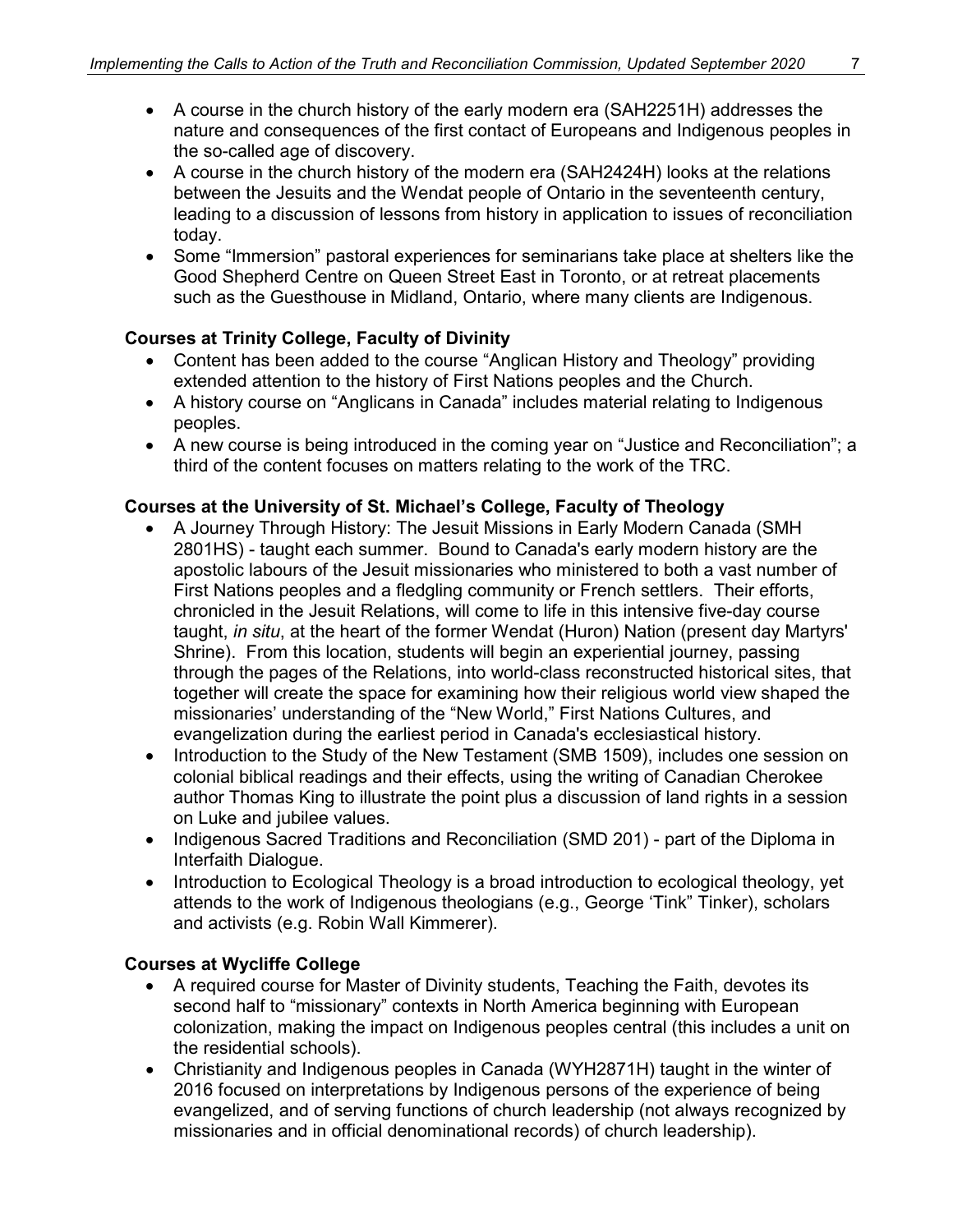- Gospel, Church, and Culture has included an anthropological study exploring the impact of evangelization on the culture of the Dene people with particular attention to issues of identity and community.
- Two courses (History of Early Modern European Thought; Theodicy and Early Modern Theology) have included sections on sixteenth-century encounters in Mexico and South America via readings in Las Casas and d'Acosta.
- Introduction to Anglican Theology typically includes some material on missionary encounters, and their consequences and challenges, including residential schools.
- Beyond Homelessness frequently addresses Indigenous issues. An example is a consideration of housing and the Grassy Narrows community. The course includes an outing to the religious organization Sanctuary, an inner-city Toronto ministry which has a large First Nations community.
- Several courses offered in the Urban and Community Development stream of the Master of Theological Studies program (and open to students in other programs) incorporate issues of intercultural engagement, the rights of Indigenous peoples, the impact of residential schools, and Indigenous faith and spirituality.
- Several other courses involve Indigenous speakers, or incorporate outings to Indigenous events, organizations, or communities.

# **Affiliation**

On July 1, 2018, TST and NAIITS: An Indigenous Learning Community approved an affiliation agreement. NAIITS is a community whose goal is to "develop and instruct from a body of theology and biblical teaching that resonates with the culture and traditions of Indigenous peoples." NAIITS is an associate member of the Association of Theological Schools in the U.S. and Canada. Its faculty currently come from a dozen different North American Indigenous cultures, and it has recently also established an academic partnership in Australia.

# **Events at TST and Member Colleges**

# **Toronto School of Theology**

- In June 2018 the twelfth international meeting of Ecclesiological Investigations International Research Network was held at TST member colleges, on the theme "The Church and Migration: Global (In)Difference?". Presentations on Indigenous–settler realities in Canada were included.
- The Toronto School of Theology sponsored a TST-wide event on January 27, 2016, during the Week of Prayer for Christian Unity, on the calls to action, with Mark MacDonald, Mayo Moran, and Bob Rae (former premier of Ontario, who focuses on issues of Indigenous justice as a senior law partner with Olthuis, Kleer, Townshend LLP). All member colleges participated in this event.

# **Emmanuel College**

- Winter 2021 Colloquium Through the lens of the TRC/Calls to Action, a panel comprised of members of the Indigenous community to discuss challenges and structural barriers that limit or prevent transformational changes that allow for the incorporation of Indigenous worldviews in the "Christian church."
- Winter 2020 Colloquium Musical practices from four spiritual traditions, including drumming and singing by guest, Jenny Blackbird (Indigenous performer)
- November 2019 Panel on Traditional Healing Practices (Muslim and Indigenous) with representatives from Anishnawbe Health.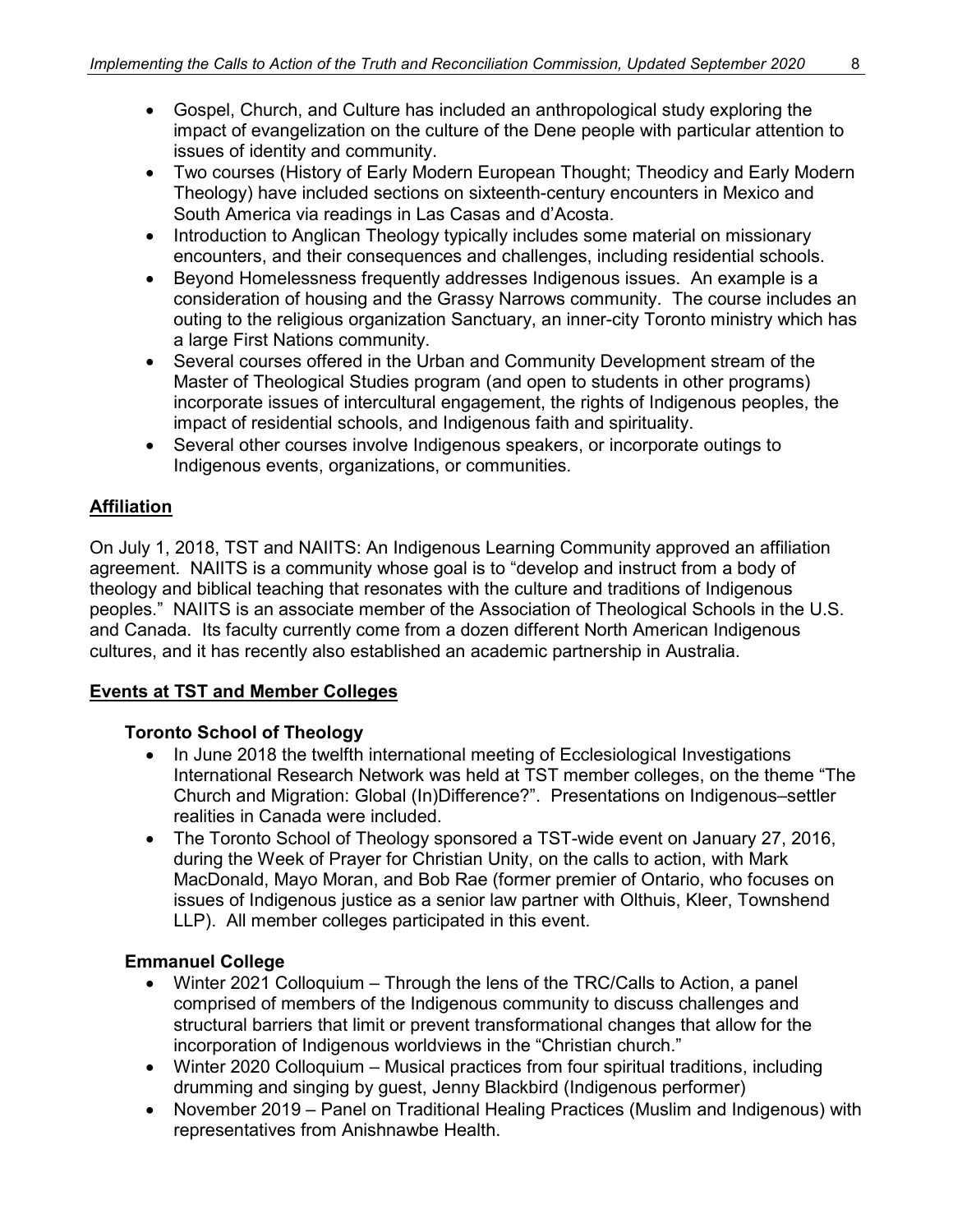- November 2019 Chapel leadership and smudging (cleansing) of the Emmanuel College building with Grafton Antone; Jonathan Hamilton-Diabo provided the sermon/message for the worship service.
- September 2019 Ceremonial drumming at opening Chapel service.
- March 2018 Emmanuel College devoted the second of its two annual college-wide colloquiums to the Calls to Action. Jonathan Hamilton Diabo, Director of Indigenous Initiatives at the University of Toronto, was the principal speaker.
- March 2018 Colloquium The Indian Residential School System viewing of documentary, *Gently Whispering the Circle Back*, and discussion with panel of Elders.
- Emmanuel College sponsored a required colloquium on November 4, 2015, on "the implications of the TRC's final report," featuring a panel discussion with Adrian Jacobs (a Cayuga who is Keeper of the Circle of the Sandy-Saulteaux Spiritual Centre, Beausejour, Manitoba), David Onley (Lieutenant-Governor of Ontario), and Esther Wesley (Coordinator, Anglican Fund for Healing and Reconciliation).

#### **Knox College**

- Knox College hosted a continuing education event on "the TRC Calls to Action for Seminary and Church" on November 8, 2016.
- Margaret Mullin, the executive director of Winnipeg Inner City Missions, who is part Ojibwe, delivered the Charles H. MacDonald Memorial Lecture in November 2017 at Knox College. Her title was "Reconciliation is Negotiating the Rapids Together," in reference to the continuing journey of healing and reconciliation between settlers and Indigenous peoples.
- Following Dr. Mullin's lecture (above), there was held a ceremonial dedication of a framed copy of the "Confession" which the Presbyterian Church in Canada offered to Indigenous peoples, along with an acknowledgment of the Indigenous traditions of the land on which Knox rests. These have been posted permanently in a conspicuous place in the college building.

## **Regis College**

• In March 2017 Dr. Blair Stonechild, a Cree-Saulteaux member of Muscowpetung First Nation and a professor of Indigenous Studies at First Nations University of Canada, presented the annual Royackers Lecture at Regis College, to a packed room. The lecture, entitled "The Challenge of Indigenous Spirituality," considered the ontology and epistemology of Indigenous spirituality and its implications for today's society. The lecture was video-recorded and posted to the Internet.

## **Trinity College, Faculty of Divinity**

• The Faculty of Divinity at Trinity College sponsored a teaching event, open to the rest of the campus, on November 25, 2015, on the topic "How ought we to respond to the legacy of the residential schools?" Participants included Mark MacDonald (National Indigenous Anglican Bishop), Mayo Moran (Provost of Trinity, and chair of the oversight committee for the assessment process under the Indian Residential Schools Settlement Agreement), and Michael Peers (former primate of the Anglican Church of Canada).

#### **University of St. Michael's College, Faculty of Theology**

• St. Michael's College hosted a talk October 13, 2017, "*Beendigen*: Come in to our Tent." A talk by Sr. Eva Solomon, CSJ on reconciliation and the process of healing relationships. This was followed by a Blanket Exercise facilitated by Ann McGowan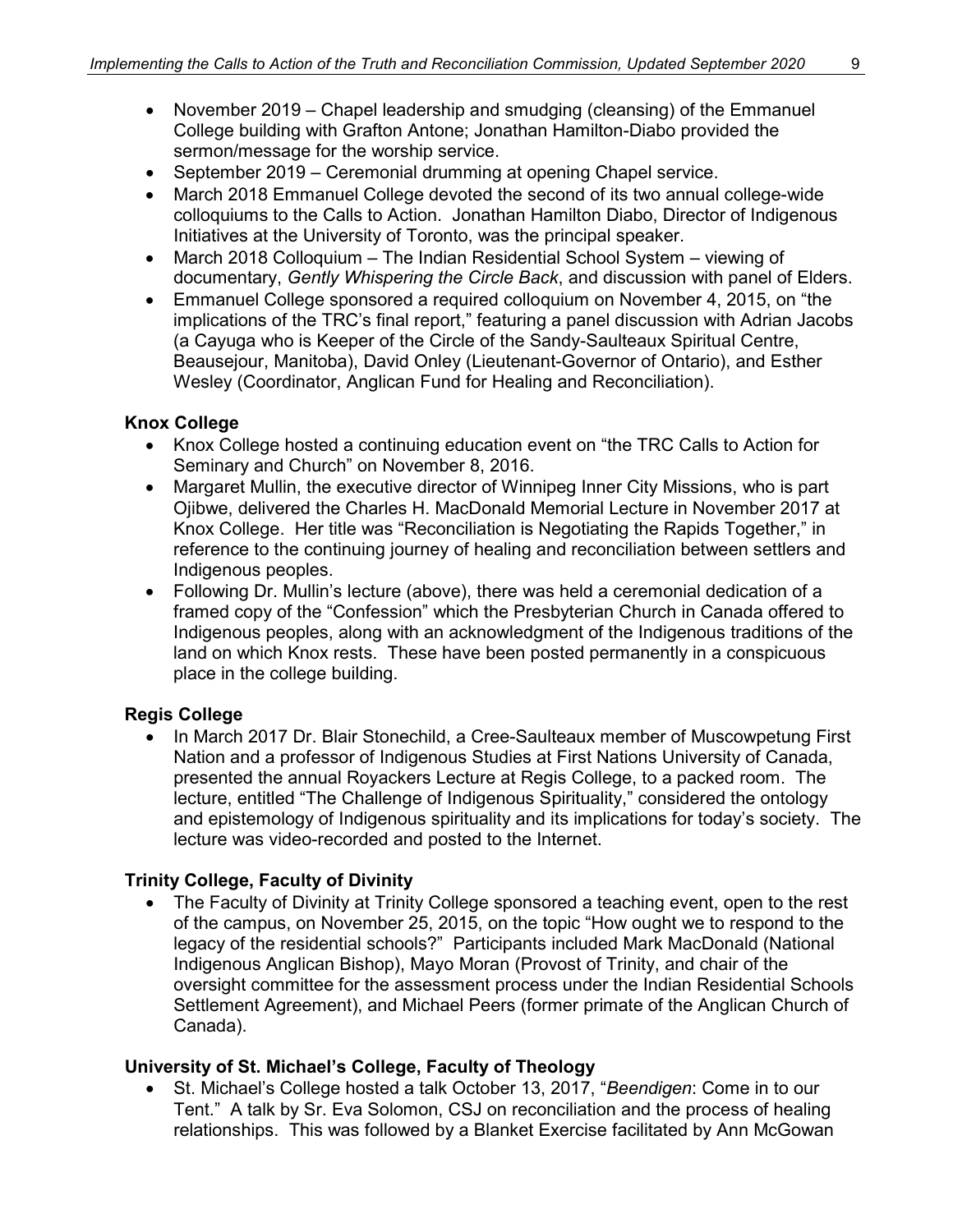and staff from KAIROS Canada. Both events included the Faculty of Theology community as well as the larger community of the University of St. Michael's College.

- On October 14, 2017, Sr. Solomon engaged in a round table session on reconciliation with St. Michael's College, Faculty of Theology.
- St. Michael's College, with the Jesuits of English Canada and Regis College, sponsored a conference on "Truth, Reconciliation, and Hope: A Vision for a New Canada, guided by the Truth and Reconciliation Commission Call to Action #62" on June 22, 2016. Twenty persons and organizations were special speakers and guests, including Marie Wilson (commissioner, TRC), Noel Starblanket (Knowledge Keeper, Starblanket Reserve, Saskatchewan), Grand Chief Abraham Benedict (Mohawk Council of Akwesasne), Grand Chief Joseph Tokwiro Morton (Mohawk Council of Kahnawake), Paul Martin (former prime minister of Canada), Charlie Angus (MP, Timmins – James Bay), and David C. Nahwegahbow (Whitefish River First Nation, Ontario; lawyer).

#### **Wycliffe College and St. Augustine's Seminary**

• In February 2018 the communities of St. Augustine's Seminary and Wycliffe College gathered for a lecture on the cultural engagements, conflicts, and misunderstandings of the Jesuit missions to the Huron/Wendat in the seventeenth century in Huronia.

## **Wycliffe College and Trinity College, Faculty of Divinity**

• Trinity and Wycliffe Colleges have for several years, on an annual basis, taken students and faculty members to the Six Nations for visits to Woodlands Cultural Centre, the old Mohawk Institute (a residential school now being converted to a historic site educational centre), and the Anglican parish of the Six Nations. (For some students, this is a course requirement, but others attend as well.) Recently the trip has also included students and faculty members from Huron College at Western University; Huron is an affiliate member of TST.

#### **Libraries**

- Knox College continues to collect materials on Truth and Reconciliation.
- Increase in Emmanuel College Library collection on Indigenous theologies, histories, spiritualities and on decolonial theory.

#### **Thesis Supervisions**

- A status Cree student, is completing a doctoral thesis on "an alternative starting place for Indigenous theology".
- An Indigenous student from South America, is focusing his research on interfaith political solidarity among Indigenous peoples.
- Increasingly, our doctoral theses reference Indigenous perspectives, learnings, and authors.
- Our ability to supervise graduate theses is limited by the absence of Indigenous persons on our graduate faculty.

#### **Non-degree Training Events**

• Wycliffe College has sponsored four annual week-long training events for Indigenous bishops, clergy, and lay leaders in the Anglican Church of Canada. This "Indigenous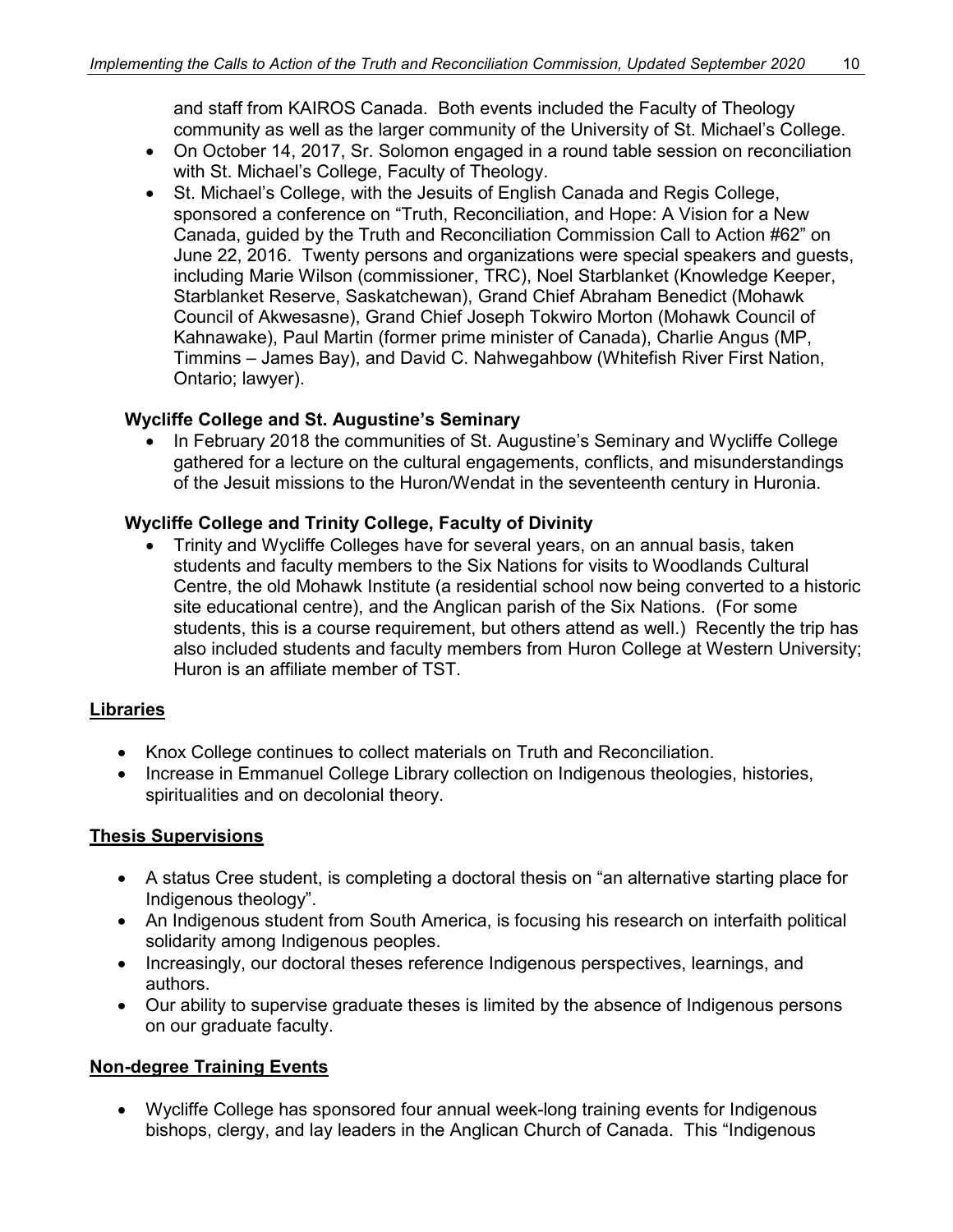Leaders Week" is funded partly by a private benefactor with additional funding from the Compass Rose Society, and is free to participating students. The last such event was in May 2018, and attracted about thirty-five Indigenous students from First Nations, Inuit, and Métis communities in nine provinces and territories, representing a dozen distinct cultures and languages. Julie Golding Page, an Anglican priest, administers the event. Speakers this year included Terry LeBlanc, a Mi'kmaq scholar; Ray Aldred, a Cree clergyperson and academic; Mark MacDonald, national Anglican Indigenous bishop; Adam Halkett, an Anglican bishop from Montreal Lake Cree Nation; and Lydia Mamakwa, an Ojicree Anglican, and bishop of the Anglican ministry of Mishamikoweesh.

- Some Wycliffe faculty members have taught mini-courses in Kingfisher First Nation (northern Ontario), Arthur Turner Training School (Baffin Island), and other northern communities. As the most recent example, in July 2018 the principal of Wycliffe, Bishop Stephen Andrews, spent a week in Kingfisher Lake, Ontario, at the William Winter School for Ministry, teaching a course on the Psalms to about thirty Indigenous church leaders gathered from across northwestern Ontario.
- From about 2003 to 2011 the William Winter School offered a four-year Diploma in Indigenous Anglican Theology through the College of Emmanuel and St Chad in Saskatoon. Wycliffe is in discussion about reviving this program, with a revised curriculum, a new instructional staff, and alternative modes of educational delivery.
- Faculty members from St. Augustine's Seminary and from the Institute for Christian Studies (an affiliated institution of TST) have participated in events at Dodem Kanonhsa ("Clan Lodge") Aboriginal Cultural facility in Toronto, whose mission is to provide "a space for learning and fostering greater acceptance, understanding and harmony between Aboriginal and non-Aboriginal peoples".
- David Neelands of Trinity College taught at an Indigenous school in Moosonee in October 2018.
- The U of T campus Graduate Christian Fellowship, connected with the Christian Reformed chaplaincy housed at Wycliffe College, has had several sessions addressing First Nations issues. One session has been a presentation of "the blanket exercise."

## **Faculty Appointment**

Jonathan Hamilton-Diabo (Mohawk) was hired by Emmanuel College of Victoria University as assistant professor, teaching stream, in 2019.

#### **Faculty Reading Group**

A reading group comprising faculty members from Emmanuel, Knox, Regis, St. Augustine's, and Wycliffe met regularly in 2015–2016 to read novels and memoirs by North American Indigenous authors. Books included Mitiarjuk Nappaalu, *Sanaaq* ; Diane Glancy, *The Reason for Crows: A Story of Kateri Tekakwitha*; Richard Wagamese, *Indian Horse* ; Richard Wagamese, *One Native Life;* and Richard Wagamese, *One Story, One Song.*

Before HyeRan Kim-Cragg joined Emmanuel Collegel, as faculty of St. Andrew's College, she was involved in a book project which is in press (University of Regina), entitled *Honoring the Declaration: Indigenous and non-Indigenous Collective Projects.* The book idea emerged as a direct response to calls to action to TRC report. This project was sponsored by the United Church of Canada's Healing fund.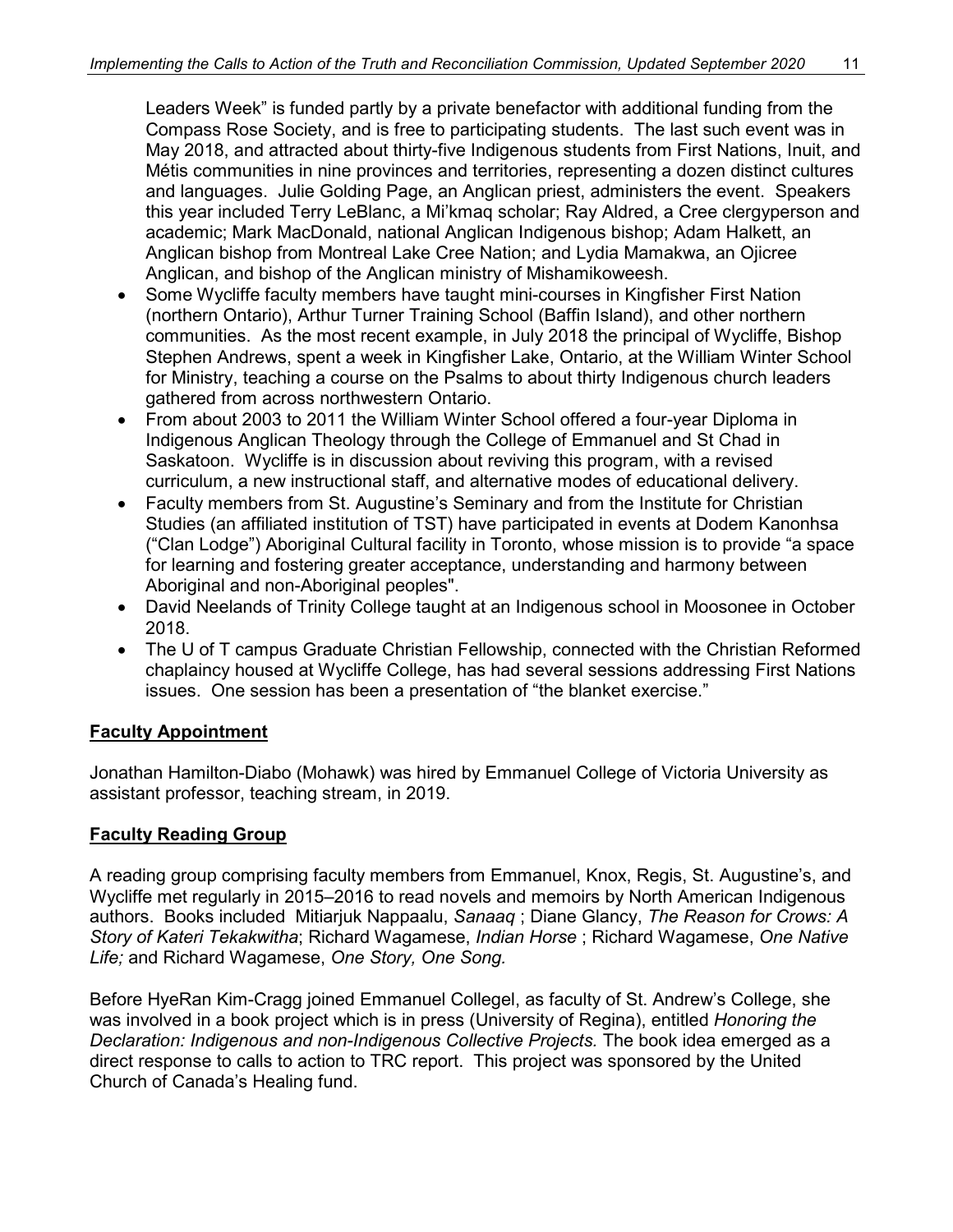# **Emmanuel College Faculty Research / Scholarship and Thesis Supervision**

- Whitla, Becca. "Liberating Congregational Singing: A Critical Engagement with Hymns, Songs, and Congregational Singing Practices Using Postcolonial, Decolonial, and Liberating Perspectives." PhD Thesis, 2019 (and forthcoming from Palgrave Macmillan). Supervisor: William S. Kervin
- Burnett-Cole, Teresa. "Toward a Decolonial Liturgical Inculturation: An Indigenous Contribution to Intercultural Worship in The United Church of Canada. ThD Thesis (in progress). Supervisor: William S. Kervin
- McIntyre, Erin. "United Church of Canada Cree Hymnody in Translation: A Theological Locus of Hybridity." STM Thesis, Andrew's College, 2018, Supervisor: HyeRan Kim-Cragg
- Henry, Jennifer, "Contrite Hearts for Solidarity Action: Elements in a Settler Ally Biblical Theology." MTS Thesis, 2018. Supervisor: Tom Reynolds
- Cho, Hyuk. "Sharing Concern for Justice: Becoming an Intercultural Church as a Postcolonial Mission Practice in the Canadian Context of Integrative Multiculturalism," ThD Thesis, 2017. Supervisor: Tom Reynolds
- Kim, YunJung. "Transformative Relocation in Diasporic Contexts: Asian North American Diasporic Women's Postcolonial Practices of Radical Hospitality." PhD Thesis (in progress). Supervisor: Tom Reynolds
- Wells, Chris. "*Bimaadiziwin* (To Live Well) as an Uninvited Settler in Canada: Theological Engagement with Anishinabek Nonaboozho Discourse." PhD Thesis (in progress). Supervisor: Tom Reynolds
- SSHRC-funded faculty research project, (2020-2024) "The Participatory Past: Time, Presence, and the Promise of Blessing in Early Judaism" uses a "chastened historiographical" approach informed by Dipesh Chakrabarty's decolonializing perspective to investigate in part how the ongoing respect for and presence of ancestors might inform contemporary theologies about time.
- Kim-Cragg, HyeRan. *Postcolonial Preaching: Creating a Ripple Effect.* Lexington, forthcoming.
- Kim-Cragg, HyeRan. "Power and Practice of Indigenous Christian Rituals and Ceremonies." In *Honorable Reconciliation: United Nations Declaration on the Rights of Indigenous People and the United Church of Canada*, Paul Gareau and Don Schweitzer, ed. Regina: University of Regina Press, forthcoming, addresses the Article 12 of the TRC Calls to Action.
- Kim-Cragg, HyeRan "Postcolonial Practice on Eucharist." In *Postcolonial Practice of Ministry.* Kwok Pui-lan and Stephen Burns, eds., 77—89. Lanham: Lexington, 2016, examines Eucharist as a performative practice informed by Diana Taylor's indigenous epistemology that probes the notion of archival colonial knowledge juxtaposed with the repertoire indigenous knowledge.
- Kim-Cragg, HyeRan "A Theology of Resistance in Conversation with Religious Education in Unmasking Violence" *Religious Education* 110:4 (August 2015): 420—434 captures the plight of Indigenous communities in Guatemala and their resistance to environmental racism and neoliberal capitalist mining issues and corporate greed.
- Km-Cragg, HyeRan. "Interreligious, Transnational Activism and A New Ecclesia." Cowritten with Mai-Anh Tran In *Complex Identities in a Shifting World: Practical Theological Perspectives,* Pamela Couture, Robert Mager, Pamela R. McCarroll, and Natalie Wigg, eds., 127—138. Berlin: LIT Verlag, 2015, uses a case study of the United Church's solidarity work with the indigenous people in the Philippines and locates/problematizes the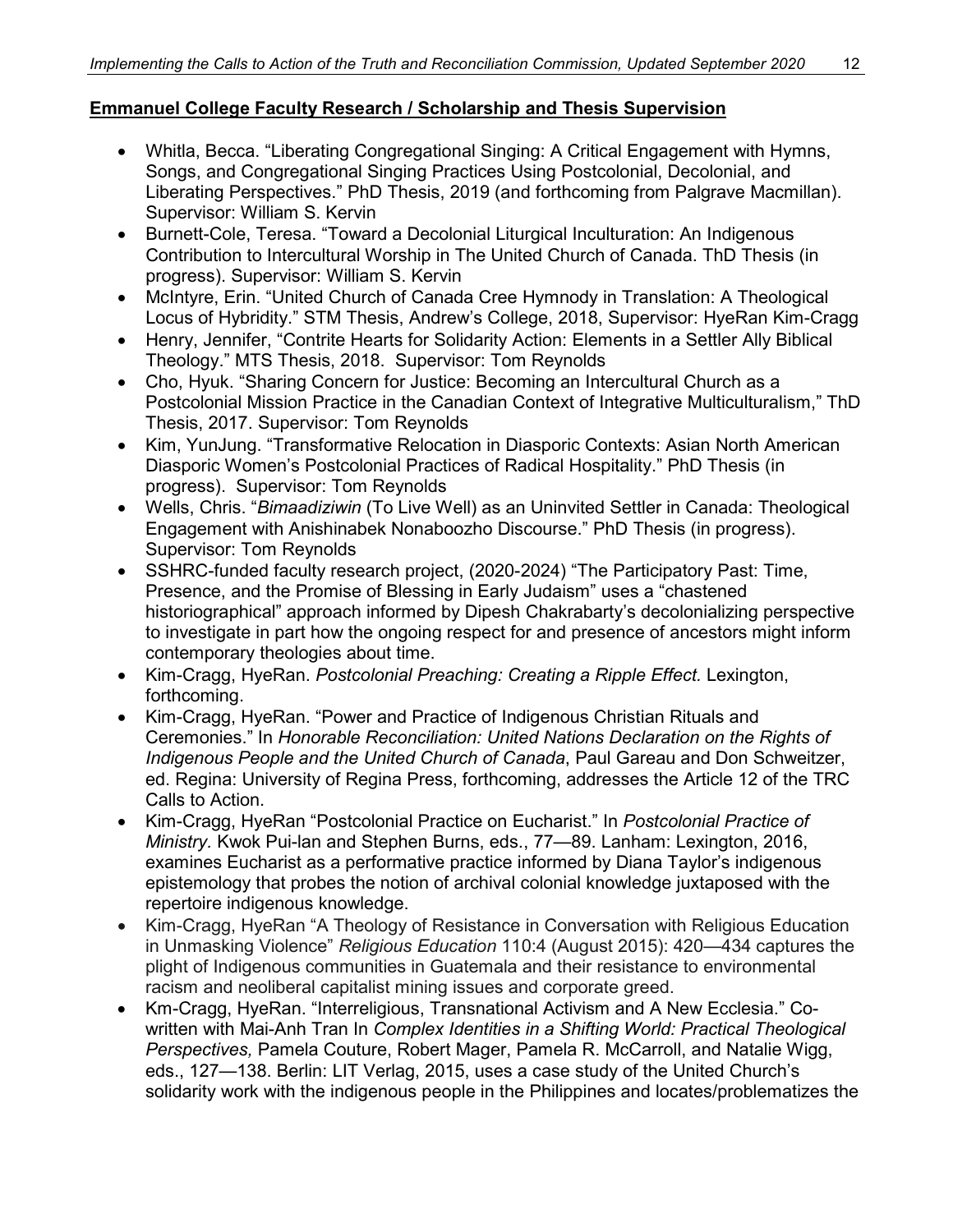benevolent Christian global mission in the context of the indigenous and Muslim and Catholic local coalition to envision a theology of the church.

- Newman, Judith, "The BIble and American Empire" for the *Oxford Handbook of Postcolonial Biblical Criticism,* forthcoming*,* focuses in half the essay on the contrast between colonial (and in particular Mormon) maps to claim land with indigenous ways of knowing the land through another kind of "mapping."
- Newman, Judith. "Tracing the Use of the Bible in Colonial Land Claims in the Americas" *The Bible in Political Debate: What Does It Really Say?* (Frances Flannery and Rodney Werline, ed.; London: Bloomsbury, 2016), 127-140.
- Medina, Néstor. *Mestizaje: A Prequel*. This is an archival project in which I have been involved and for which I received a Louisville Institute Grant to explore the ethnoracial dynamics in Colonial Latin America. Crucial part of the study is how mixed children of Indigenous and Spanish descent and Indigenous and African descent fared in that context. This is an ongoing project which has been brought to a halt because of the unique circumstances brought about by COVID-19.
- Medina, Néstor. "Liberation, Theologies, Decolonial Thinking & Practical Theologies: Odd Combinations?" *International Journal of Practical Theology* (Forthcoming).
- Medina, Néstor. *Christianity, Empire and the Spirit: (Re)Configuring Faith and the Cultural*  (Leiden, Boston: Brill, 2018).
- Medina, Néstor. "Indigenous Acts of Decolonization: Canada and Guatemala's Truth and Reconciliation Commissions." In *Decolonial Christianities: Latinx and Latin American Perspectives*, edited by Raimundo Barreto and Roberto Sirvent. New York: Palgrave Macmillan, 2019.
- Medina, Néstor. "The Doctrine of Discovery, LatinaXo Theoethics and Human Rights." *Journal of Hispanic/Latina/o Theology* 21 no. 2, Article 4 (November 2019): 151-173.
- Medina, Néstor. With Becca Whitla, "(An)Other Canada is Possible: Rethinking Canada's Colonial Legacy". *Horizontes Decoloniales/Decolonial Horizons* 5 (September 2019):13- 41.
- *On the Doctrine of Discovery* (Booklet). Toronto: Canadian Council of Churches, 2017. Booklet produced for the World Council of Churches in response to Call to Action # 49.
- Medina, Néstor. "A Decolonial Primer." *Toronto Journal of Theology* 33, no.2 (2017): 279- 287.
- Medina, Néstor. "Tongue Twisters and Shibboleths: On Decolonial Gestures in Latin@ Theology." *Journal of Hispanic/Latina/o Theology* 18, no. 2 (June 2013): 3–19.
- Reynolds, Tom. "Beyond Hospitality? Unsettling Theology and Migration in Canada," in Migration and Religion: Negotiating Sites of Hospitality, Resistance, and Vulnerability, eds., Andrea Bieler, Isolde Karle, HyeRan Kim-Cragg, and Ilona Nord (Leipzig: Evangelische Verlagsanstalt, 2019)
- Reynolds, Tom. "Two Ears, One Mouth: Theological Education and Respecting Indigenous Spiritualities," co-author with Jonathan Hamilton-Diabo, in Intotemak on Call to Action #60 – Respecting Indigenous Spiritualities, from the Mennonite Church Canada, eds. Steve Heinrichs and Jeff Friesen (2017)
- Reynolds, Tom. "Migration and Theology in Canada," in Christianities in Migration: The Global Perspective, eds. Peter C. Phan and Elaine Padilla (New York: Palgrave MacMillan, 2016), 193-220
- Dougherty, Matthew. *Lost Tribes Found: Israelite Indians and religious nationalism in early America* (U of Oklahoma, 2021) re-tells the development of American religious nationalism during the first half of the nineteenth century to center minority nationalisms emerging from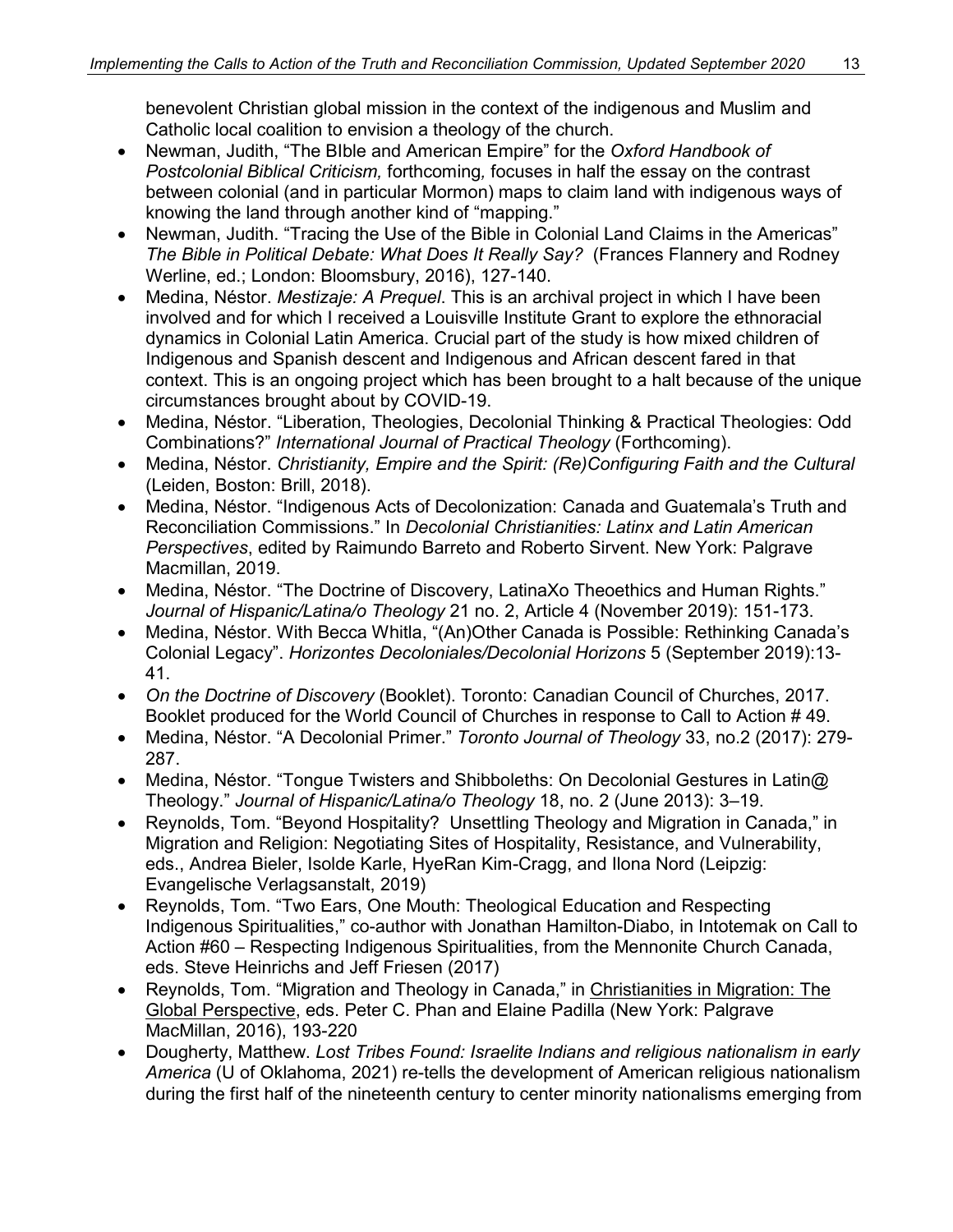settler and Indigenous religious communities. It shows how these both contested and supported the extension of American empire.

- Dougherty, Matthew. "None Can Deliver: Imagining Lamanites and Feeling Mormon, 1837-1847," Journal of Mormon History 43:3 (July 2017), 22-45.
- Dougherty, Matthew, "Remediating the Mound Builders: Networks of Knowledge and Memory around the Great Lakes" This is a SSHRC grant application on which I am a collaborator. It is a five-year research project that convenes settler and Indigenous scholars to catalogue, re-examine, and remediate nineteenth-century mound-builder theories and their ongoing effects. Working in collaboration with Indigenous and settler public history organizations in the Great Lakes region, the project focuses on two sites of what archaeologists call "ceremonial monuments": the Manitou Mounds of Kay-Nah-Chi-Wah-Nung Historical Centre in Treaty 3 Territory of Ontario and the Newark Earthworks Center in Ohio. This project will catalogue settler narratives of the mound builders and examine how they continue to have an effect on the mounds themselves, as places that have been excavated, bulldozed, turned into golf courses, or made into "National Historic Sites." The project will also document and analyze how Indigenous peoples have written and performed counter-narratives that center mounds as material witnesses of their ongoing relationship with the land, which they continue to visit and steward as places of ceremony.

## **Partnerships and Consultations**

- Victoria University (Emmanuel College) established an Indigenous Advisory Circle in 2019, which meets twice a year.
- Emmanuel College, faculty member, Tom Reynolds, has been working with Maggie McLeod, Executive Minister, Aboriginal Ministries Circle and Indigenous Justice, in building partnership.
- TST has convened several meetings of representative core and adjunct faculty members from the seven member colleges with Indigenous dialogue partners. The invitees have included Jonathan Hamilton Diabo, a Mohawk, Director of First Nations House at the University and later the Director of Indigenous Initiatives at the University; Chris Harper, a Cree, on the staff of the Anglican diocese of Toronto; Mark Macdonald, an Ojibwe, the National Anglican Indigenous Bishop; Riscylla Walsh Shaw, a Métis, a bishop in the Anglican diocese of Toronto; and Andrew Wesley, a Cree, Elder in Residence at First Nations House at the University.
- Some members of this group had a follow-up with Keren Rice, Interim Director, Centre for Indigenous Studies, University of Toronto.
- In May 2017 the Emmanuel College Council held an extended "Conversation about Reconciliation and Indigenous Justice" with Sasra Stratton and Springwater Hester-Meawassige of the United Church of Canada.
- In March 2018 representatives from TST and five of its member colleges conferred with leaders of the Shingwauk Kinoomaage Gamig, an Aboriginal post-secondary institute, in Sault Ste Marie. They also toured the old Shingwauk Residential School on the site of Algoma University next door to SKG, and familiarized themselves with the residential school archives there.
- Trinity College every year invites Mark MacDonald, the National Anglican Indigenous Bishop, to reflect with the Faculty of Divinity on their progress in responding to the Calls to Action, promoting reconciliation, and engaging Indigenous ways of knowing and spirituality. During the coming year, 2018–2019, the wider Trinity community is planning ongoing conversations on the college's next steps in responding to the Calls to Action.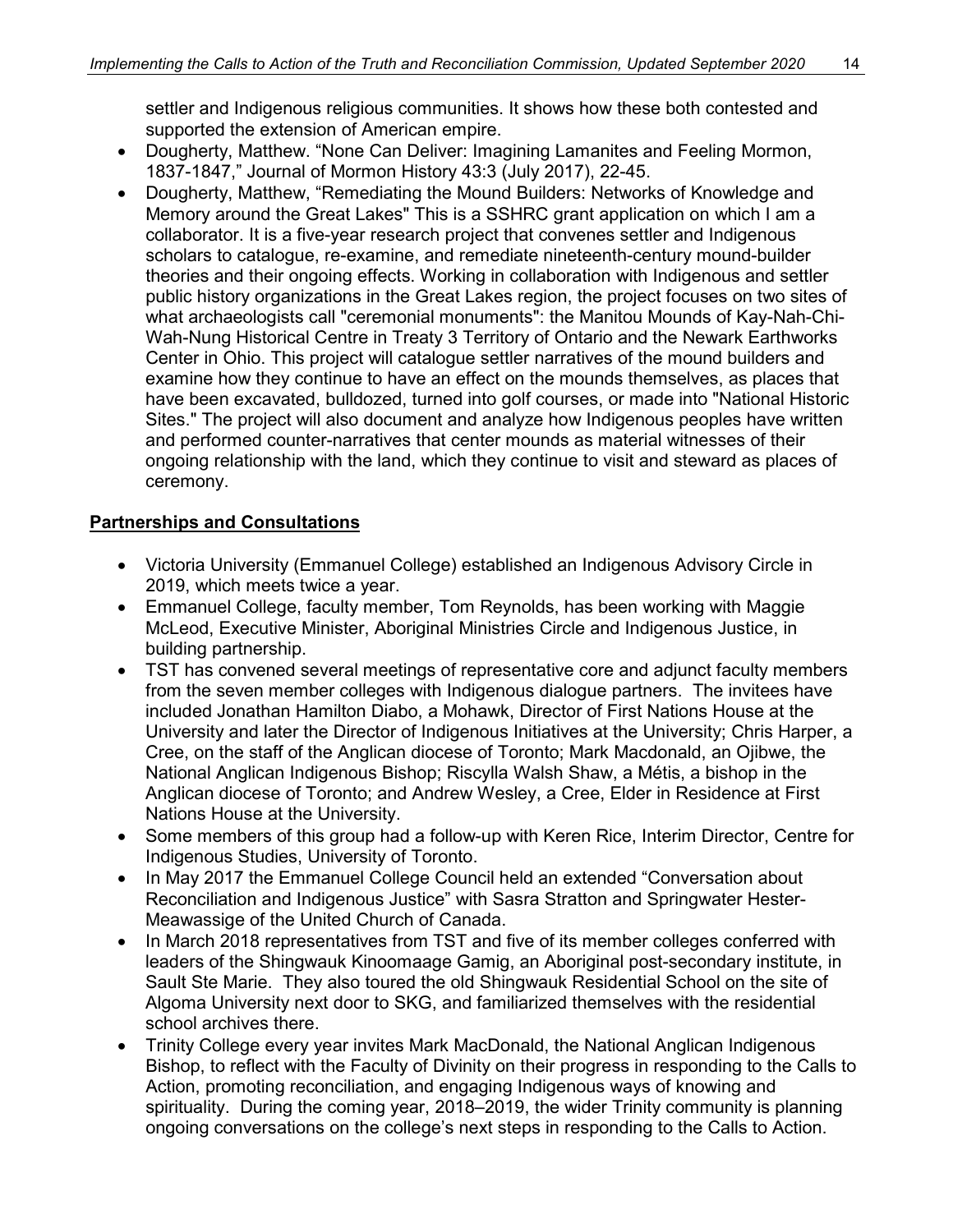# **Operational Commitments**

- TST is committed to responding in positive ways to the Calls to Action addressed to theological educators, and supporting Calls addressed to the churches and the academy.
- TST is committed to including the Calls to Action as an agenda item for every meeting of its Academic Council, its chief instrument of academic governance.
- The TST Board and its councils open their meetings with a territorial acknowledgment, and they seek ways to enact that acknowledgment in public and conspicuous ways. Most TST member colleges do likewise.

# **Outlook**

- TST will continue with TST-wide educational events on Indigenous culture and spirituality, the history of settler–Indigenous relations, the legacy of the residential schools, and the TRC Calls to Action.
- TST will promote Indigenous perspectives in as many TST courses as possible.
- TST is finding ways to recruit Indigenous faculty members.
- TST is exploring ways to promote opportunities for our students to take appropriate courses in NAIITS, in the Centre for Indigenous Studies, and in other units of the University of Toronto.
- TST would like to promote dialogue with Indigenous scholars and students on other parts of the U of T campus.
- TST intends to promote dialogue and knowledge-sharing with Indigenous elders, bishops, clergy, and other leaders from our sponsoring denominations and from other Christian communities, in the expectation that through such dialogue other opportunities will present themselves.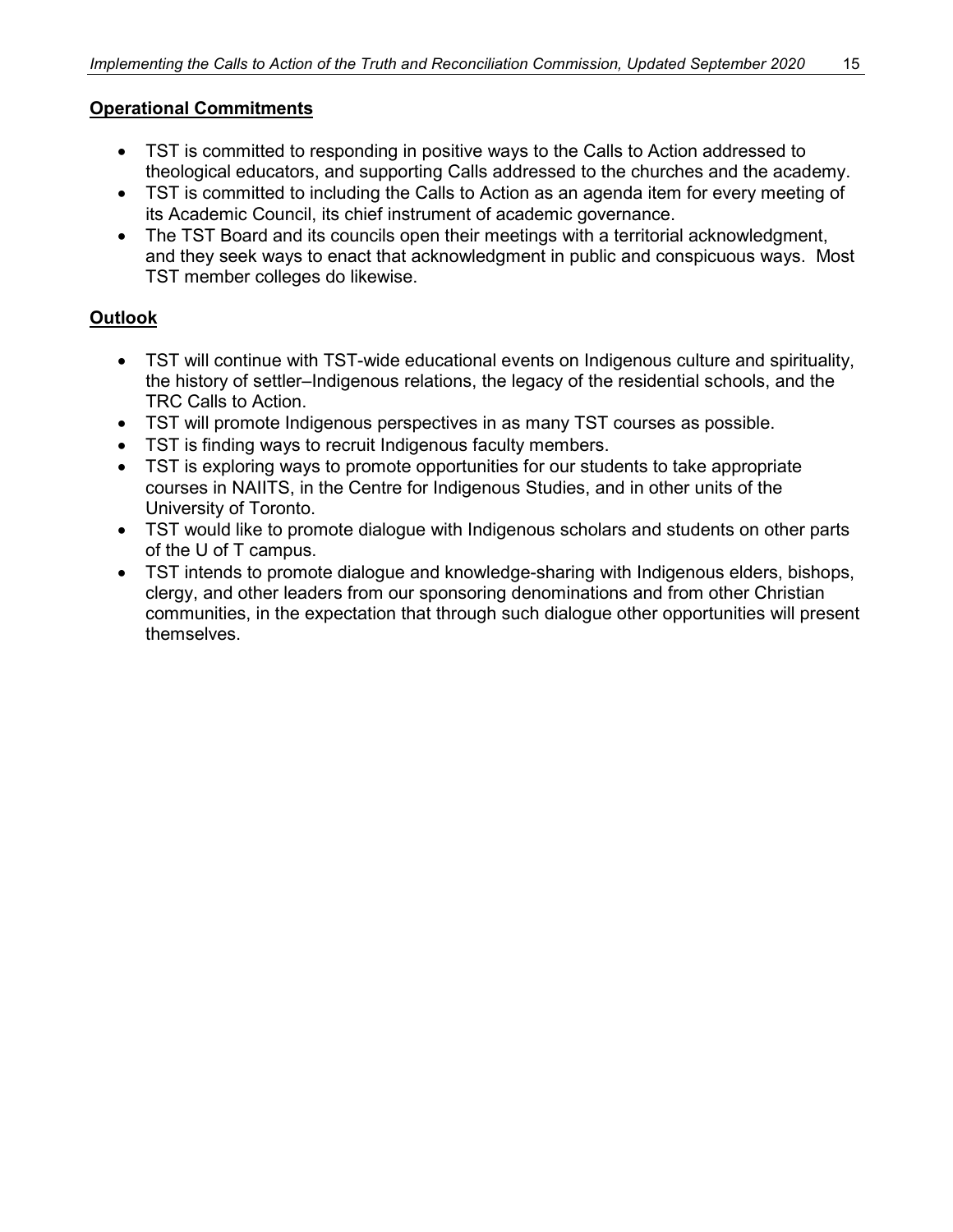# **Appendix**

#### **Expression of reconciliation At The Meeting House Before the Commissioners of the Truth and Reconciliation Commission And in the presence of hundreds of Indigenous persons and friends Toronto, Ontario, June 2, 2012**

I come from a federation of seven schools, which works a little like the Haudenosaunee federation of the Six Nations, one of the great models of all North American federations. Each of our schools has its own traditions and histories, elders and governments, but we come together in our grand council. All of our schools were operating during the period of residential schools. We are together called the Toronto School of Theology; we are connected with the University of Toronto.

Theology is about the teachings of the Christian Church, and our schools of theology have connections with Christian churches. Our churches have already offered deep and heartfelt apologies to the people of the First Nations for the wrongs they did, and they have pledged to work justly with you in the future. We are part of the apology and the commitments that our churches have made.

But this afternoon I am not talking to you from the place of the church. I'm talking to you from the place of the Canadian system of higher education. Our school of theology is part of that system. And we, too, commit ourselves to reconciliation.

Someone might say, Indian residential schools were not part of higher education. But, you know, higher education was part of the Indian residential school system. We trained the teachers there. We trained the church leaders and the leaders of government who made decisions about Indian residential schools. We trained media people and opinion makers who justified Indian residential schools. We wrote and published books that looked very authoritative but were full of misinformation and prejudice, which helped shape the mind of Canada. We gave clever but totally mistaken reasons for policies of cultural assimilation and violence. Evil things resulted, and this afternoon I have heard some terrible and heartbreaking things. When we look at what we did, we feel shame. We have a lot to live down. We have a lot to correct.

When our ancestors settled in your land many years ago, at first they needed your wisdom to survive and flourish in the land. But then after a while they reverted to thinking that traditions of Greek philosophy and modern science were their road to the truth. And as a result, they thought that the wisdom that belonged to the Native Elders was not good. Most of the time they ignored your people. Sometimes they made you the objects of anthropological study. Sometimes they tried to make your people believe things that were not really true.

I wish I could say that those days are all past. I'm sorry to say that those days are not all past. But I believe that those days are passing. That is partly because you are changing us. Our universities and colleges in Ontario and across Canada now have hundreds of Indigenous professors and thousands of Indigenous students. Most of our universities in Ontario have departments and programs of Native studies and places where we can learn about Indigenous law, education, medicine, social work, languages, and history. The result is that we are changing.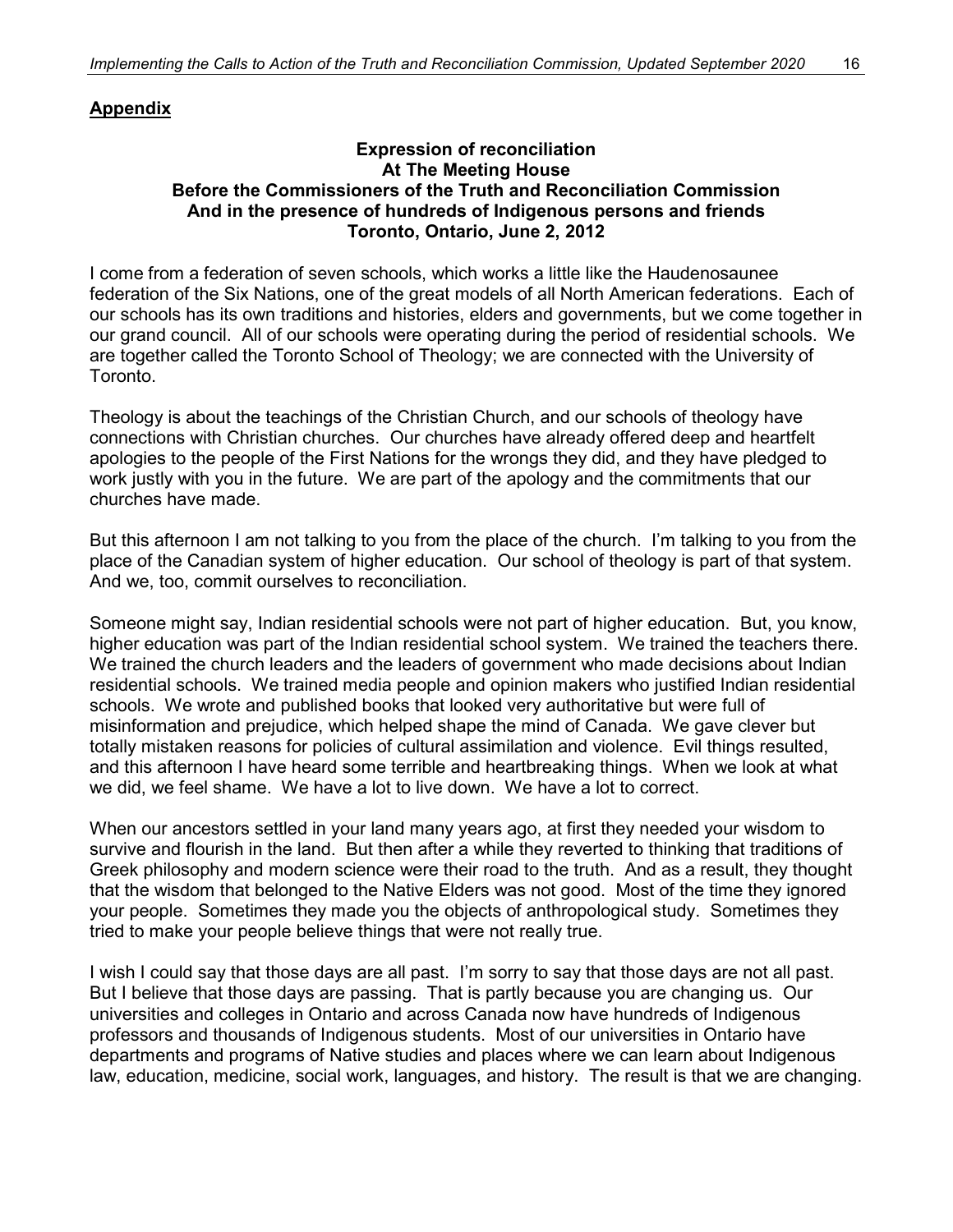My daughter is studying Nishnabemwin, and she tells me that in that language a distinction is made between "we" meaning "we not you", and "we" meaning "all of us together". The great and positive change of our generation is that "we, not you" has been turning into "we, all of us together", not because we are becoming all the same, but because we are talking to one another, and we are returning to parallel tracks as pictured on the wampum. So our colleges and universities are no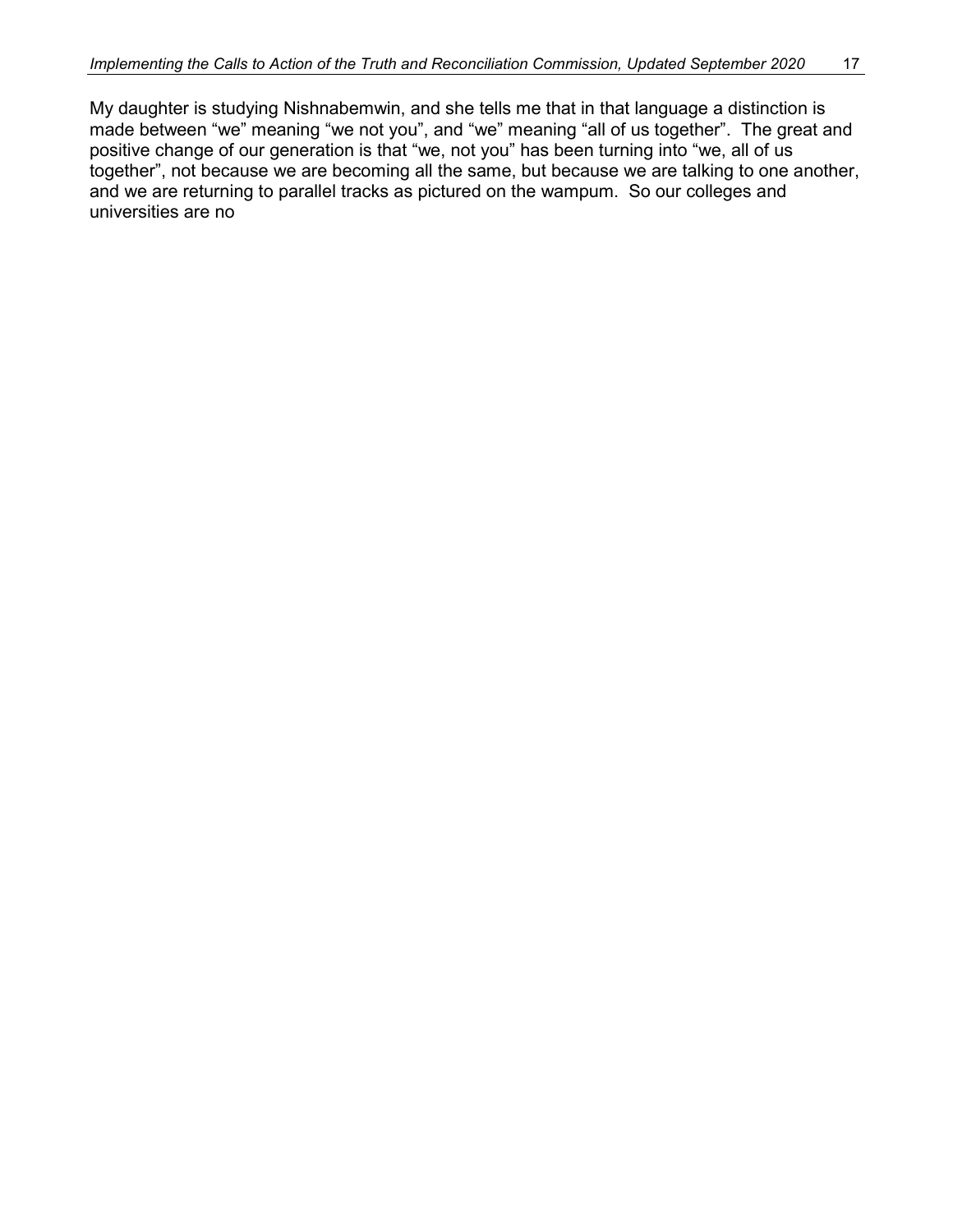longer places for European thinking. They are places where those of us who are immigrants or the descendants of settlers are learning the wisdom and the knowledge and the languages of First Nations and other Indigenous people.

We are so very sorry that we didn't learn earlier how much you have to teach us. Because of our arrogance, our own ways of understanding have been very incomplete and poorly formed.

Many of us know now, what we didn't know before, that there are First Nations people who have a far more precise understanding about how Nature works than anyone could get from test tubes or from the screens of testing machinery. Environmentalists have learned to respect what they call TEK, traditional ecological knowledge, which has been kept alive among Indigenous people.

Many of us know now, what we didn't know before, how wonderfully Indigenous languages can describe the world and tell stories that can be very funny and very moving, and can make connections with the Great Spirit.

Many of us know now, what we didn't know before, that your music and paintings and sculptures and dances can be very beautiful and can touch the heart and can open up whole worlds of meaning to us.

Many of us know now, what we didn't know before, that before my people stopped your people from doing things according to the teachings of your Elders, you knew how to make societies healthy, and we did not listen to you. We also know now that you honoured both men and women equally many centuries before my people ever heard of a women's movement.

Many of us in our schools of theology know now, what we often forgot before, that the Jesus that we worship was a part of a people whose land had been taken away from them and whose religion and language were treated with scorn by colonizers, and Jesus himself was not an agent of foreign imperialism, as my people were, but a victim of foreign imperialism, as your people were. Many of us in our schools of theology know now, what we often forgot, that our prayers sail to God on winds from many directions, and not just on winds that blow from Europe.

And so today we pledge to learn and help others learn respect for Indigenous ways and Indigenous wisdom. We pledge to learn and help others learn how all of us together, whether we are Indigenous people or the descendants of settlers or very recent immigrants, all of us together can do the work of healing, reconciliation, compassion, and justice in First Nations communities on and off reserve.

As a symbol of our changing hearts, I offer this blank journal, to say that we need First Nations people more and more to bring their wisdom and their stories into higher education, to correct our misunderstanding and to expand our horizons. Those of us who are not from the First Nations pledge to put away our arrogance and self-satisfaction, to be more humble about sharing what we think we know, and more respectful of what we have to learn from you. Please, keep teaching us and changing us. May the Creator always remind us of the pledge we make to you today from my school, and from many schools. And as we walk together in that place of meeting, may we be reconciled. Miigwech; niawen; thank you.

*– Alan L. Hayes*

*Director, Toronto School of Theology, 2007 - 2018*